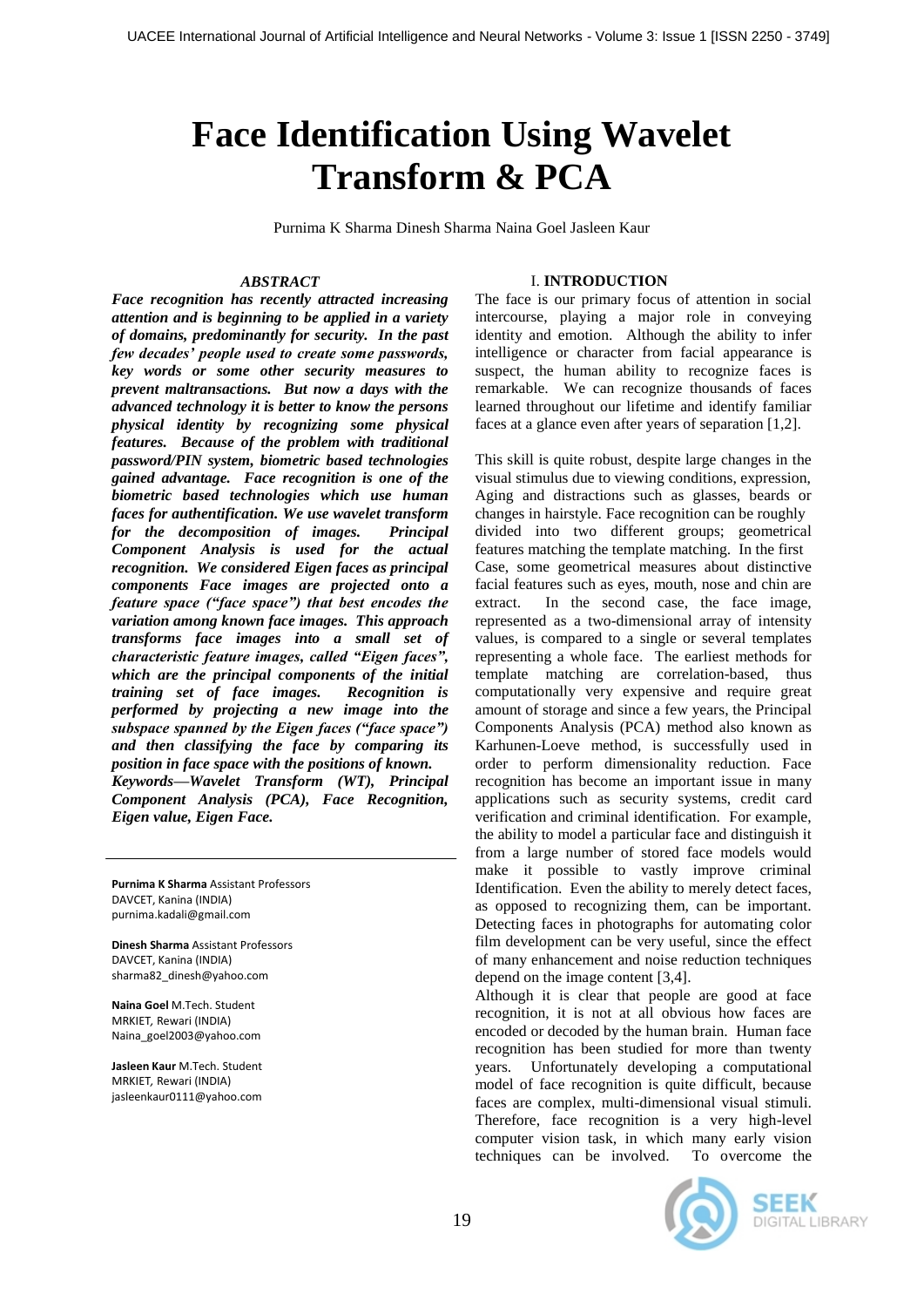problems faced by humans, we implement Principal Component analysis.

## **II. WAVELET TRANSFORM**

Wavelet transform is a transform of this type. It provides the time frequency representation. Often times a particular spectral component occurring at any instant can be of particular interest. In these cases it may be very beneficial to know the time intervals these particular spectral components occur. Wavelet transform is capable of providing the time and frequency information simultaneously, hence giving a time-frequency representation of the signal. The WT was developed, as an alternative to the STFT. It suffices at this time to say that the WT was developed to overcome some resolution related problems of the STFT. A wavelet is a waveform of effectively limited duration that has an average value of zero. Wavelet Transform has been a popular tool for multiresolution image analysis. Here wavelet is used to decompose the original image into wavelet sub bans each with different coefficients. An image, which is a 2D signal, is decomposed using the 2D wavelet tree decomposition algorithm [8,9].



#### Wavelet Decomposition Algorithm

The original image is process along the x and y direction by  $H_0[k]$  and  $H1[k]$  Bank, which is the row representation of the original mage. It is decomposed row-wise for every row using 1D decomposition algorithm to produce 2 levels of Low (L) and High (H) components approximation. The term L and H refer to whether the processing filter is low pass or high pass. Because of the down sampling operation that is perform on the L and H image the resultant matrices are rectangular of size  $(N \times N/2)$ . These matrices are then transposed and decomposed rowwise again to obtain four N/2 x N/2 square matrices. The down sampling that is then performs on these

matrices will generate LL, LH, HH, HL components. Each of these images corresponds to four different wavelet sub band. The LL component (the approximation function component) decomposed to obtain further details of the image; the other wavelet component (LH, HH, HL) can also be decomposed further

# **III. EIGEN FACE-BASED FACIAL RECOGNITION**

The task of facial recognition is discriminating input signals (image data) into several classes (persons). The input signals are highly noisy (e.g. the noise is caused by differing lighting conditions, pose etc.), yet the input images are not completely random and in

spite of their differences there are patterns, which occur, in any input signal. Such patterns, which can be observed in all signals, could be in the domain of facial recognition – the presence of some objects (eyes, nose, and mouth) in any face as well as relative distances between these objects. These characteristic features are called Eigen faces in the facial recognition domain (or principal components generally). They can be extracted out of original image data by means of a mathematical tool called Principal Component Analysis (PCA). By means of PCA one can transform each original image of the training set into a corresponding Eigen face. An important feature of PCA is that one can reconstruct any original image from the training set by combining the Eigen faces. Remember that Eigen faces are nothing less than characteristic features of the face. Therefore one could say that the original face image can be reconstructed from Eigen faces if one adds up all the Eigen faces (features) in the right proportion. Each Eigen face represents only certain features of the face, which may or may not be present in the original image. If the feature is present the original image to a higher degree, the share of the corresponding Eigen face in the "sum" of the Eigen faces should be greater. If, contrary, the particular feature is not (or almost not) present in the original image, then the corresponding Eigen face should contribute a smaller (or not at all) part to the sum of eigen faces. So, in order to reconstruct the original image from the Eigen faces, one has to build a kind of weighted sum of all Eigen faces. That is, the reconstructed original image is equal to a sum of all Eigen faces, with each Eigen face having a certain weight. This weight species, to what degree the specific feature (Eigen face) is present in the original image. If one uses all the Eigen faces extracted from original images, one can reconstruct the original images from the Eigen faces exactly. But one can also use only a part of the Eigen faces. Then the reconstructed image is an approximation of the original image. However, one can ensure that losses due to omitting some of the Eigen faces can be minimized. This happens by choosing only the most important features (Eigen faces) [5-7].

Omission of Eigen faces is necessary due to scarcity of computational resources. How does this relate to facial recognition? The clue is that it is possible not only to extract the face from Eigen faces given a set of weights, but also to go the opposite way. This opposite way would be to extract the weights from Eigen faces and the face to be recognized. These weights tell nothing less, as the amount by which the face in question differs from "typical" faces represented by the Eigen faces. Therefore, using these weights one can determine two important things: Determine, if the image in question is a face at all. In the case the weights of the image differ too much from the weights of face images (i.e. images, from

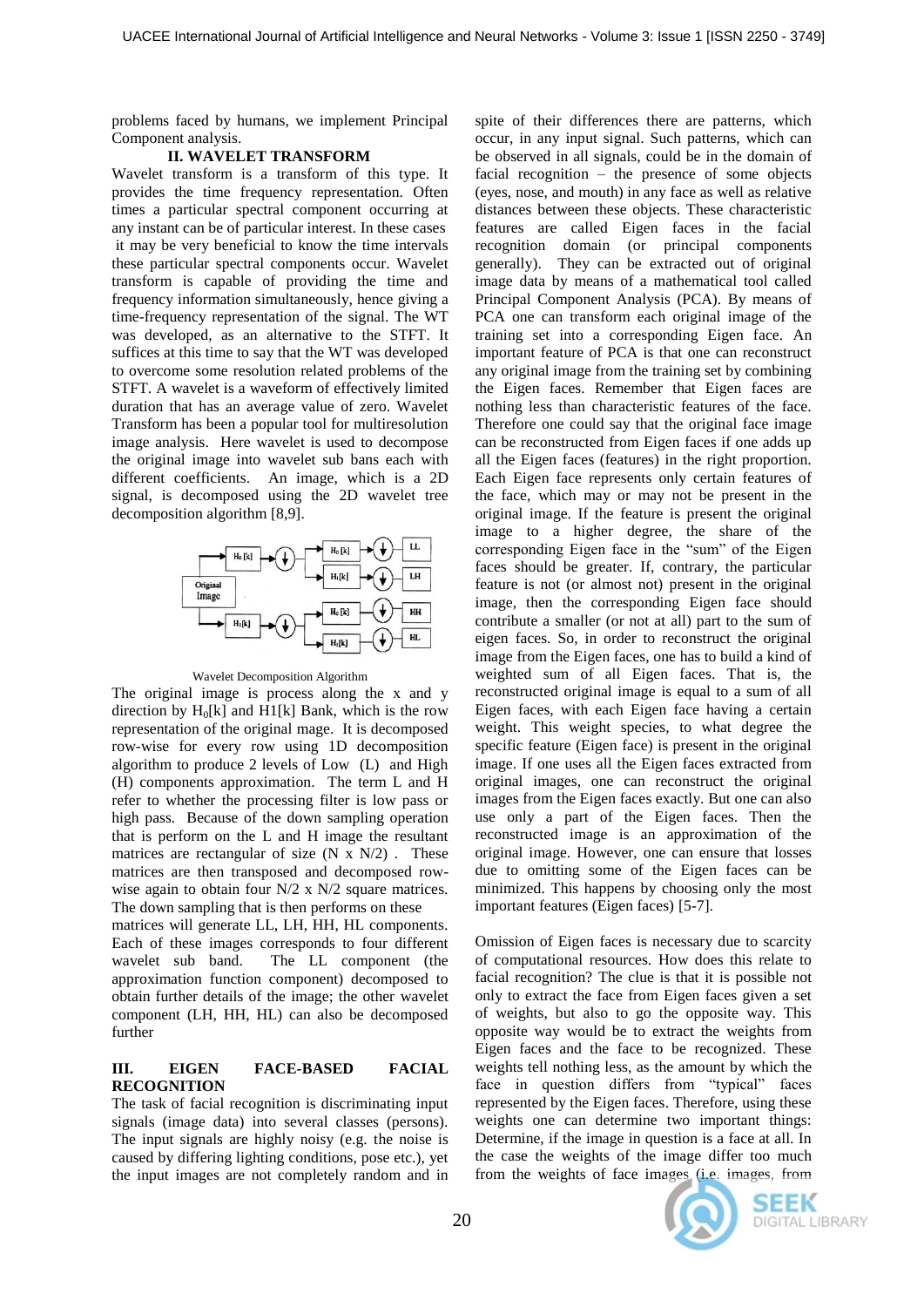which we know for sure that they are faces), the image probably is not a face. Similar faces (images) possess similar (Eigen faces) to similar degrees (weights). If one extracts weights from all the images available, the images could be grouped to clusters. That is, all images having similar weights are likely to be similar faces [5-7].

(i) Eigenvectors and Eigen values

An eigenvector of a matrix is a vector such that, if multiplied with the matrix, the result is always an integer multiple of that vector. This integer value is the corresponding Eigen value of the eigenvector. This relationship can be described by *M* x  $u = \lambda$  x  $u$ . where  $u$  is and eigenvector of the matrix M and  $\lambda$  is the corresponding eigen value. Eigenvectors possess following properties:

(a) They can be determined only for square matrices.

(b) There are eigenvectors (and corresponding eigen values) in an n x n matrix.

(c) All eigenvectors are perpendicular, i.e. at right angel with each other.

(ii) Calculation of Eigen faces with PCA

In this section, the original scheme for determination of the Eigen faces using PCA will be presented. The algorithm described in scope of this paper is a variation of the one outlined here.

Step 1 : Prepare the data

In this step, the faces constituting the training set  $(\Gamma i)$ should be prepared for processing.

Step 2 : Subtract the mean

The average matrix  $\psi$  has to be calculated, then subtracted from the original faces  $(\Gamma i)$  and the result stored in the variable  $\phi$ *i*:

$$
\psi = \sum_{M^{n+1}}^M \Gamma_n
$$
\n
$$
\psi = \Gamma n - \psi \tag{1}
$$

Step 3: Calculate the covariance matrix In the next step the covariance matrix  $C$  is calculated according to

$$
M
$$
  
\n
$$
C = \underbrace{1}_{\text{M.m.}^{n}} \sum_{\mu} \phi_{\mu} \phi_{\mu}^{T} \tag{3}
$$

Step 4 : Calculate the eigenvectors and eigenvalues of the co-variance matrix

In this step, the eigenvectos (eigenfaces) *ui* and the corresponding engenvalues  $\lambda$  i should are calculated. The eigenvectors (eigenfaces) must be normalized so that they are unit vectors, i.e. of length. 1. The description of the exact algorithm for determination

of eigevectors and eigenvalues is omitted here, as it belongs to the standard arsenal of most math programming libraries.

Step 5 : Select the principal components

From M eigenvectors (eigen faces) *ui*, only M should be chosen, which have the highest eigen values. The higher the more characteristic features of a face does the particular eigenvector describe. Eigen faces with low eigen values can be omitted, as they explain only a small part of characteristic features of a faces. After *M* eigen faces *Ui* are determined, the "training" phase of the algorithm is finished [4,5-7].

There is a problem with the algorithm described in above is that The covariance matrix C in step 2 (see equation 3) has a dimensionality of  $N^2$ <sub>x</sub>  $N^2$ <sup>2</sup>, so one would have  $N^2$  Eigen faces and eigen values. For a  $256 \times 256$  image that means that one must compute a 65,536  $\times$  65,536 eigen faces. Computationally, this is not very efficient as most of those Eigen faces are not useful for our task. So, the step 3 and 4 is replaced by the scheme proposed by Truck and Pent land.

$$
M
$$
  
\n
$$
C=\underline{1} \sum \phi_n \phi_{n}^T = A A^T
$$
\n
$$
L = A^T A L_{n,m} = \phi_{m}^T \phi_n
$$
\n
$$
M^{n-1}
$$
\n
$$
M
$$
\n
$$
uI = \sum \text{ulk}\phi_k = [1, \dots, M]
$$
\n
$$
(5)
$$

Where  $L$  is a  $M \times M$  matrix,  $v$  are  $M$  eigenvectors of L and u are eigen faces. Note that the covariance matrix C is calculated using the formula  $C = AA^T$ , the original (inefficient) formula is given only for the sake of explanation of A. The advantage of this method is that one has to evaluate only M numbers and not  $N^2$  Usually, M,  $N^2$  as only a few principal components (eigen faces) will be relevant. The amount of calculations to be performed is reduced from the number of pixels ( $N^2$  x  $N^2$ ) to the number of images in the training (M). In the step 5, the associated eigen values allow one to rant the eigen faces according to their usefulness [10]. Usually, we will use only a subset of *M* eigen faces, the M eigen faces with the largest eigen values.

## **IV. RESULTS & CONCLUSION**

Face recognition has been an attractive field of research for engineering, computer vision scientists and security prupose. Humans are able to identify reliably a large number of faces and scientists are

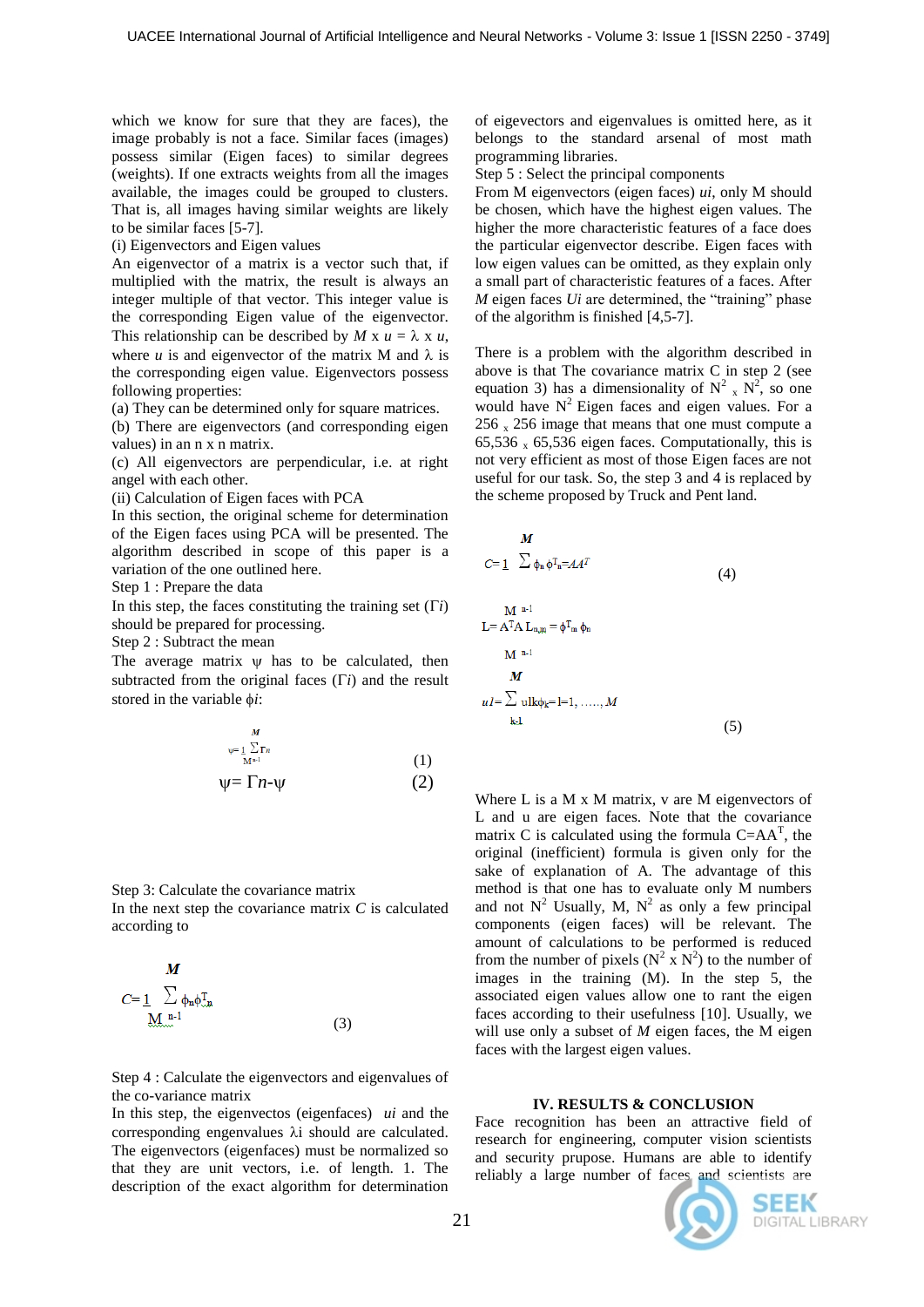interested in understanding the perceptual and cognitive mechanisms at the base of the face recognition process. Since 1888, many algorithms have been proposed as a solution to automatic face recognition. Although none of them could reach the human recognition performance. We presented an algorithm for face recognition by performing PCA on Wavelet Transform. The Wavelet Transform is used to decompose the original image into four Wavelet sub bands, each with a different frequency component. PCA is them applied on this Wavelet to reconstruct the image into vector representation.



Figure 1. Input database 12 faces

PRINCIPAL COMPONENT 1



PRINCIPAL COMPONENT 3





PRINCIPAL COMPONENT 2

Principal Component 4



PRINCIPAL COMPONENT 5



PRINCIPAL COMPONENT 7



PRINCIPAL COMPONENT 6



PRINCIPAL COMPONENT 8





Figure 2. The approximation coefficient of input database



PRINCIPAL COMPONENT 11



PRINCIPAL COMPONENT 10



PRINCIPAL COMPONENT 12



Figure 3. The principal component of 12 faces